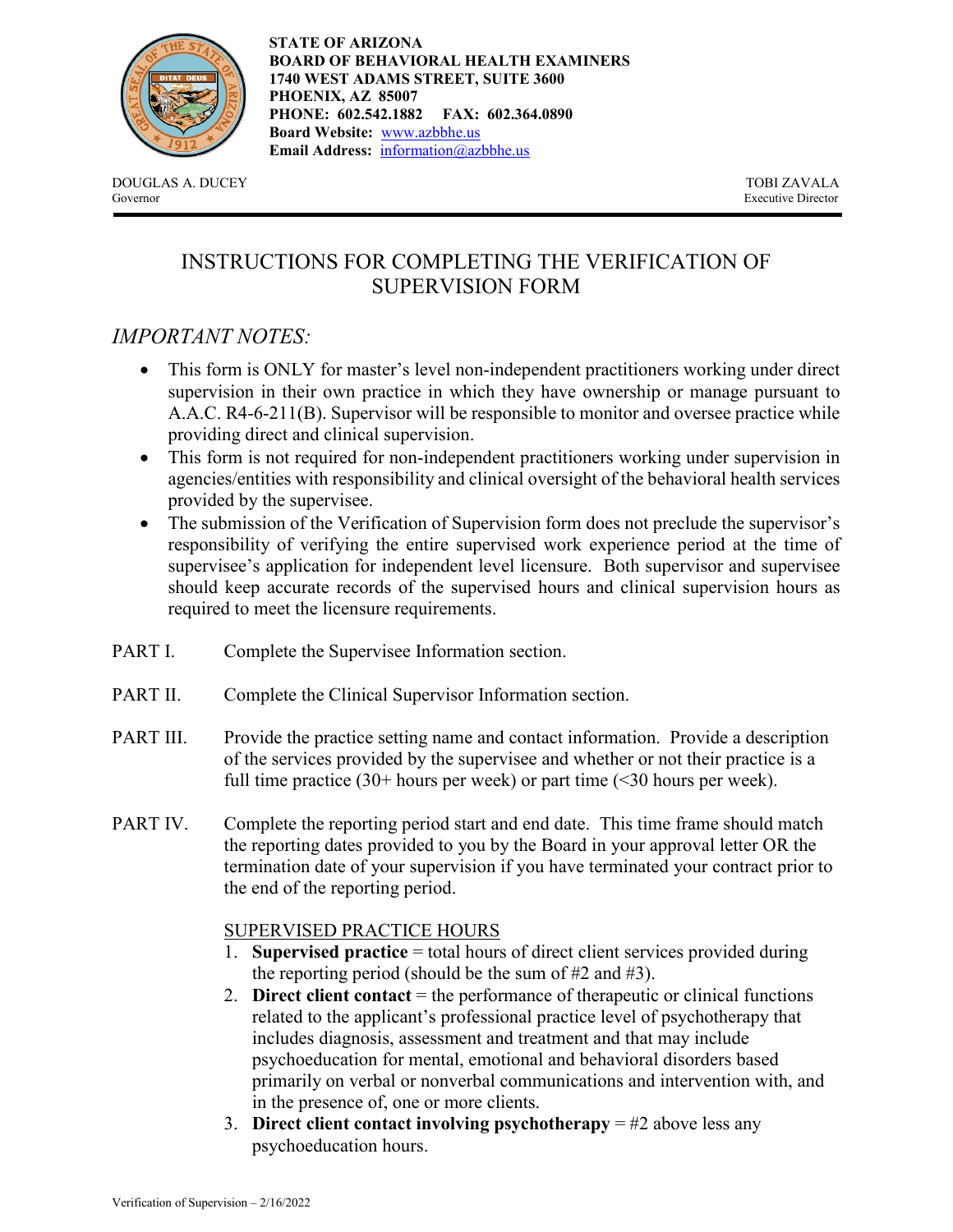4. **Direct client contact involving psychoeducation** = #2 above less any psychotherapy hours. Psychoeducation means the education of a client as part of a treatment process that provides the client with information regarding mental health, emotional disorders or behavioral health.

### CLINICAL SUPERVISION HOURS

- 5. **Clinical Supervision** = direction or oversight provided face to face or by videoconference or telephone by an individual qualified to evaluate, guide, and direct all behavioral health services provided by a licensee to assist the licensee to develop and improve the necessary knowledge, skills, techniques, and abilities to allow the licensee to engage in the practice of behavioral health ethically, safely, and competently.
- 6. **Individual Supervision** = clinical supervision provided by a clinical supervisor to one supervisee.
- 7. **Group of 2 supervisees** = clinical supervision provided by a clinical supervisor to 2 supervisees.
- 8. **Group of 3-6 supervisees** = clinical supervision provided by a clinical supervisor to a group of 3-6 supervisees.
- 9. **On-site clinical supervision** = clinical supervision provided by a clinical supervisor in the practice setting of the supervisee (must be a minimum of once every 60 days).

Carefully read the attestations on page 2 of the form and sign and date the form.

Forms may be submitted electronically via fax at (602) 364-0890 or by email to SPP[@azbbhe.us.](mailto:ale.argento@azbbhe.us) 

To submit by mail, send to: AZ Board of Behavioral Health Examiners 1740 W. Adams St, Suite 3600 Phoenix, AZ 85007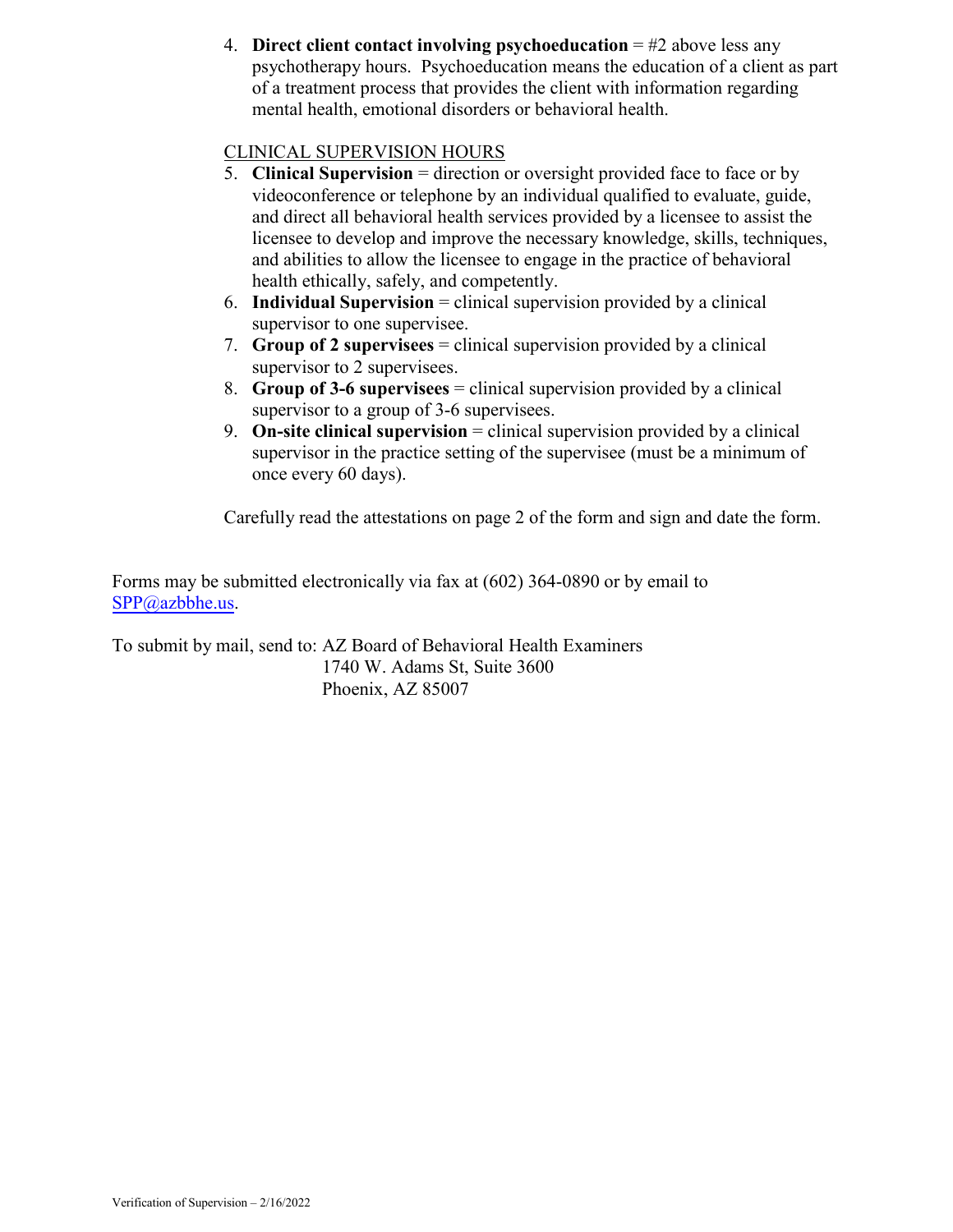

**STATE OF ARIZONA BOARD OF BEHAVIORAL HEALTH EXAMINERS 1740 WEST ADAMS STREET, SUITE 3600 PHOENIX, AZ 85007 PHONE: 602.542.1882 FAX: 602.364.0890 Board Website: [www.azbbhe.us](http://www.azbbhe.us/)  Email Address: [information@azbbhe.us](mailto:information@azbbhe.us)**

DOUGLAS A. DUCEY TOBI ZAVALA Governor TOBI ZAVALA Governor TOBI ZAVALA

Executive Director

# **VERIFICATION OF SUPERVISION**

*Complete this form ONLY for masters level non-independent practitioners working under direct supervision in their own practice in which they have ownership interest or manage pursuant to A.A.C. R4-6-211(B). Supervisor will be responsible to monitor and oversee practice while providing direct and clinical supervision.*

| <b>PART I. SUPERVISEE INFORMATION</b> |
|---------------------------------------|
|---------------------------------------|

| $\Box$ Ms.<br>$\Box$ Mrs.       | LEGAL NAME (FIRST NAME, MI, LAST NAME) |                     |                      |  |
|---------------------------------|----------------------------------------|---------------------|----------------------|--|
| $\Box$<br>$\Box$ DR.<br>MR.     |                                        |                     |                      |  |
| CURRENT AZ BOARD LICENSE(S) $#$ |                                        | $I$ SSUE DATE $(s)$ | EXPIRATION DATE(S)   |  |
| HOME ADDRESS                    | PREFERRED PHONE                        |                     |                      |  |
| <b>CITY</b>                     | <b>STATE</b>                           | ZIP CODE            | <b>EMAIL ADDRESS</b> |  |

| PART II. CLINICAL SUPERVISOR INFORMATION |                                        |          |                      |  |  |  |
|------------------------------------------|----------------------------------------|----------|----------------------|--|--|--|
| П<br>$\Box$ Ms.<br>MRS.                  | LEGAL NAME (FIRST NAME, MI, LAST NAME) |          |                      |  |  |  |
| $\Box$ DR.<br>П<br>MR.                   |                                        |          |                      |  |  |  |
| CURRENT AZ BOARD LICENSE(S) $#$          | EXPIRATION DATE(S)                     |          |                      |  |  |  |
| HOME ADDRESS                             | PREFERRED PHONE                        |          |                      |  |  |  |
| <b>CITY</b>                              | <b>STATE</b>                           | ZIP CODE | <b>EMAIL ADDRESS</b> |  |  |  |

| <b>PART III. PRACTICE SETTING</b>                |                        |               |                      |  |
|--------------------------------------------------|------------------------|---------------|----------------------|--|
|                                                  |                        | PRACTICE NAME |                      |  |
| PRACTICE ADDRESS                                 |                        |               | PREFERRED PHONE      |  |
| <b>CITY</b>                                      | <b>STATE</b>           | ZIP CODE      | <b>EMAIL ADDRESS</b> |  |
| DESCRIBE SCOPE OF PRACTICE AND SERVICES PROVIDED | PART TIME OR FULL TIME |               |                      |  |

Supervisee (*check one*)  $\Box$  has ownership in  $\Box$  manages the practice where direct/clinical supervision will occur.